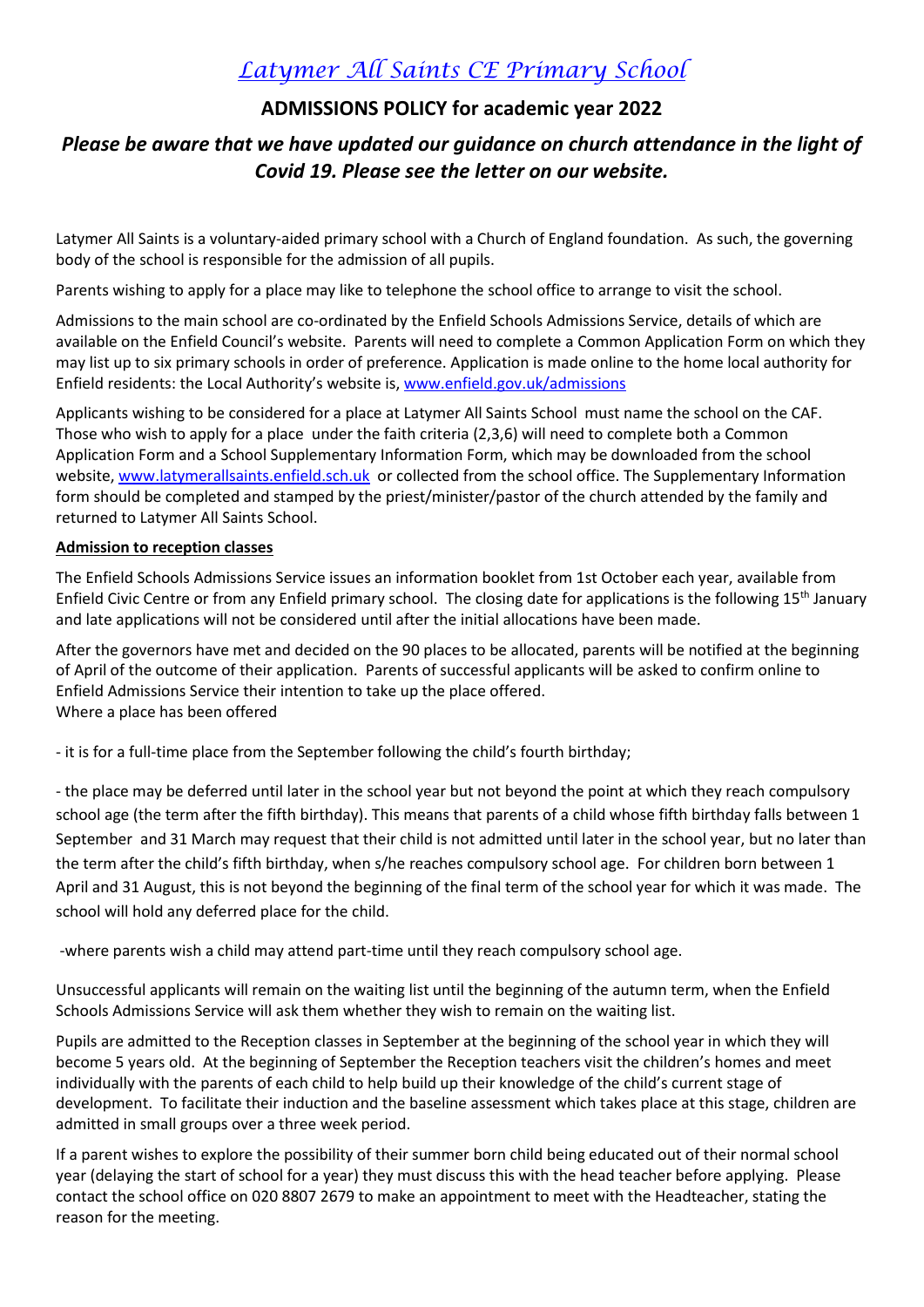## **In-year admissions**

Although the School is responsible for its own admissions, including in-year admissions, it does not hold a waiting list for in-year places.

Parents/Carers interested in an in-year admission place should register their interest with the Local Authority's Admissions team. Parents wishing to be considered under the faith criteria are advised to complete a School Supplementary Information form and to return it to the school, to support consideration for any places becoming available.

Governors will consider the applications received and prioritise them in accordance with the published admissions criteria.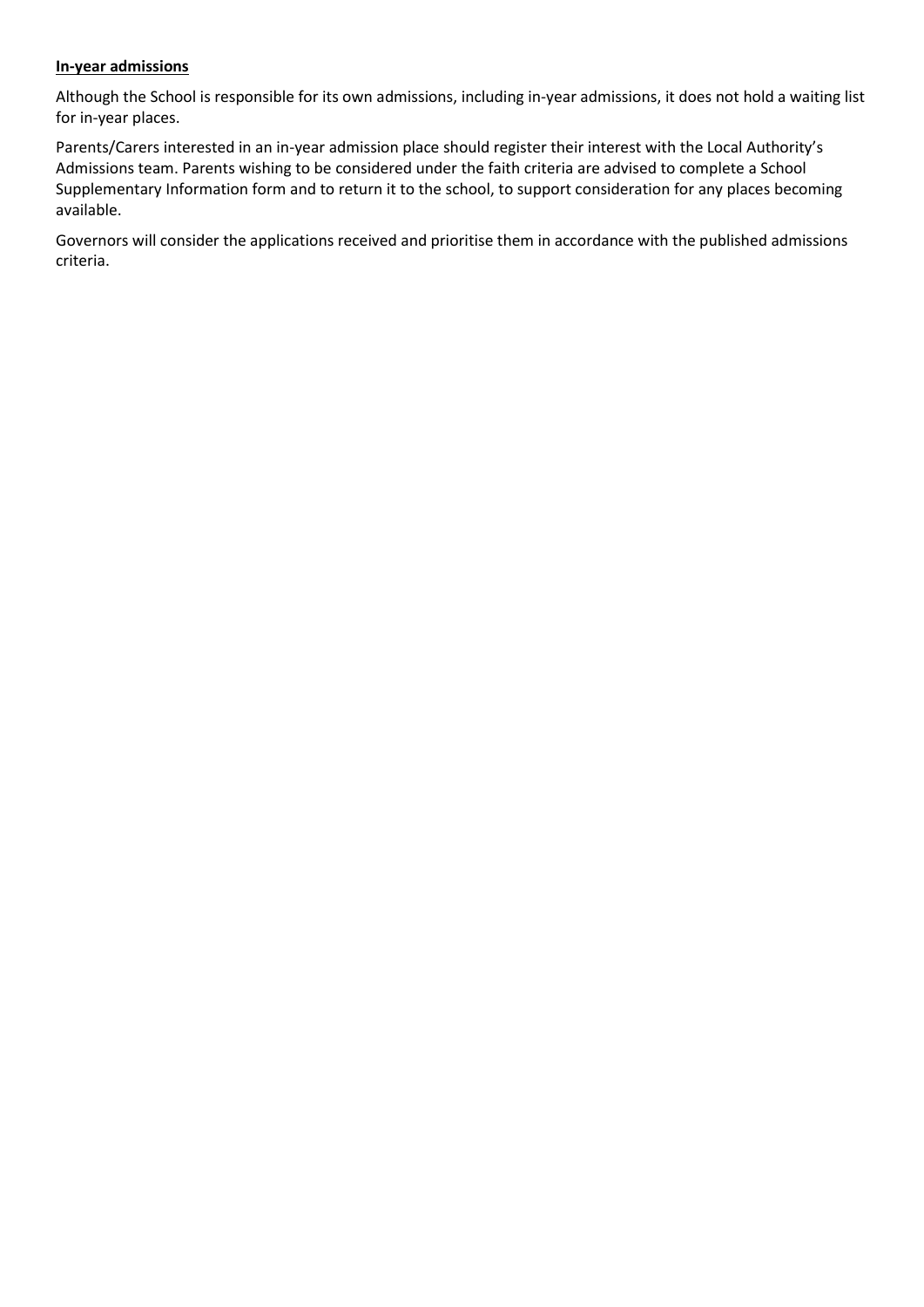# **Admissions Criteria**

Children with an Education, Health and Care (EHCP) Plan naming Latymer All Saints CE Primary School will always be offered places.

*Where there are more applications than places available the following criteria will be used in order:*

- 1. A 'looked after child' or a child who was previously looked after but immediately after being looked after became subject to an adoption, child arrangements, or special guardianship order90 including those who appear [to the admission authority] to have been in state care outside of England and ceased to be in state care as a result of being adopted. A looked after child is a child who is (a) in the care of a local authority, or (b) being provided with accommodation by a local authority in the exercise of their social services functions (see the definition in Section 22(1) of the Children Act 1989).
- 2. Children who will have siblings **(2)** attending the school at the time of attendance.
- 3. Children whose parent **(3)** worships regularly at All Saints Church, Edmonton or one of the following Churches: St Aldhelm, Silver Street; St. Alphege, Hertford Road; St Mary with St. John, Upper Edmonton; St. Peter with St. Martin, Bounces Road; St Stephen, Bush Hill Park.

Weekly attendance, fortnightly attendance and/or monthly attendance at a service of worship for a minimum of one year. Priority will be given in the following order, depending on how long the pattern of worship has been the case, with minimum attendance of one year:

- 1) Weekly attendance at a service of Worship
- 2) Fortnightly attendance at a service of Worship
- 3) Monthly attendance at a service of worship
- 4. Children who live within the boundaries as defined by the attached Parish map and who are regular attenders at another Christian church**.(4)**
- 5. Children living closest to the school, measured in a straight line from their home to the main entrance to the school **(5).** Where two children live at the same distance from the school, a decision will be made using random allocation (the childs home address will be their normal place of residence which should be the address stated on the application form).
- 6. Children who live outside the parish of Edmonton, and are regular attenders at another Christian Church. **(6)**
- 7. Any other children.

Within each of the above categories, priority will be given in the following order, depending on how long the pattern of worship has been the case, with minimum attendance of one year:

- 4) Weekly attendance at a service of Worship
- 5) Fortnightly attendance at a service of Worship
- 6) Monthly attendance at a service of worship
- 7) Proximity of home to the school (as the crow flies)

#### **Applications for two or more siblings**

Where the final place is offered to a child who has siblings applying for a place **in the same school year**, those siblings will also be admitted.